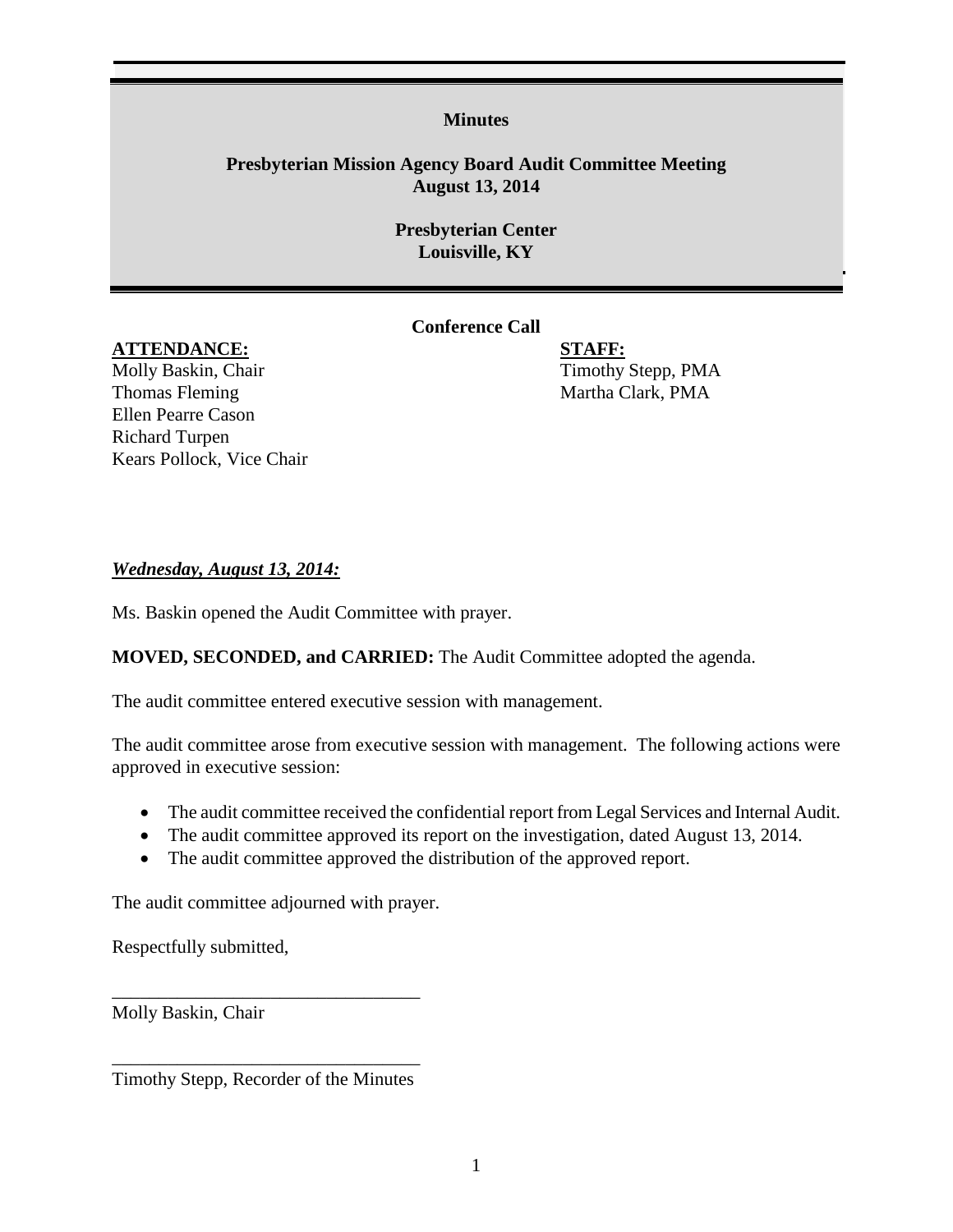# **Report of the Audit Committee of the Presbyterian Church (U.S.A.) Mission Agency [PMA] Board and Presbyterian Church (U.S.A.), A Corporation [PC(USA)] to the PMA Board of Directors August 13, 2014**

### **The Audit Committee:**

According to the PMA Manual of Operations and the Audit Committee's charter, among the primary functions of the Audit Committee is to monitor the integrity of the established system of Internal Control regarding finance, accounting, legal compliance and ethics. The Audit Committee has the authority to conduct any investigation appropriate to fulfilling its responsibilities, and in this regard, it has direct access to anyone in the  $PMA<sup>1</sup>$ .

#### **Background:**

On April 23, 2014, the Audit Committee was informed of serious infractions and breeches of internal control on the part of certain PMA staff. It reported this information to PC(USA)'s external auditors and the PMA Executive Committee on April 23 and in a closed session to the PMA Board on April 24.

The Audit Committee directed the PMA Internal Audit Department to perform an Investigation (the "Investigation") and to report the results to the Audit Committee. Before the Investigation began, the Legal/Risk Management Services Office was asked to perform such an Investigation with assistance from the Internal Audit Department. The Audit Committee has received the privileged and confidential attorney-client communication and attorney work product report dated August 11, 2014. The Audit Committee has not performed an independent investigation; therefore, all conclusions in this Report (the "Report") are based on the internal Investigation by PMA staff.

## **Conclusions from Investigation:**

\_\_\_\_\_\_\_\_\_\_\_\_\_\_\_\_\_\_\_\_\_\_\_\_\_\_\_\_\_

Upon review and discussion of the Investigation details, exhibits, and findings, the Audit Committee concludes that:

 An independent corporation was formed by PC(USA) employees, without PMA authorization, using a virtually identical program name and website, transferring grant funding, and planning transfer of PC(USA) employees and further grant funding to the unauthorized separate corporation. The claimed purpose was to ensure the future existence of the program without reliance on PMA budget constraints, without exposure to PMA budget cuts and without potential impact from any changes in PMA leadership.

<sup>1</sup> PMA employees are employed by Presbyterian Church (U.S.A.), A Corporation ["PC(USA)"].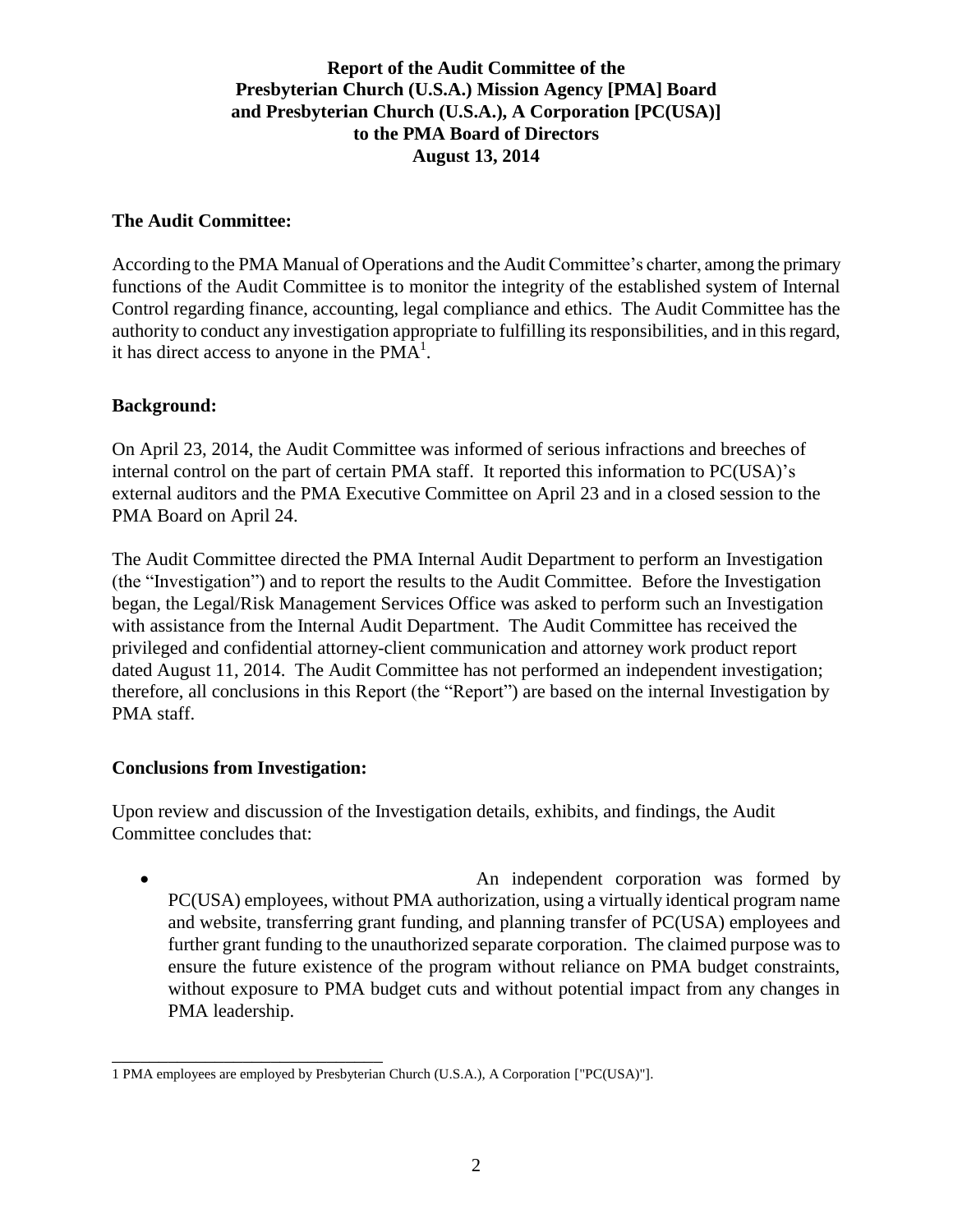- The effect of this plan, had it not been discovered and stopped and the inappropriately transferred funds reimbursed to PMA, would have been to:
	- Remove PMA restricted funds from PMA oversight (budgetary and internal controls),
	- Remove PMA employees from PMA oversight (personnel policies and performance review), and
	- Remove a major PMA program from PMA and denominational oversight (in a partnership which PMA had not agreed to).
- Further external effects include:
	- $\triangleright$  Explicit misrepresentation (on the website and elsewhere),
	- $\triangleright$  Potential harmful confusion of PC(USA) donors, service-users, vendors and banks, and
	- Potential diversion of PC(USA) resources and revenue streams to other denominations.
- Due to failure to follow established and known policies, four named staff members were concluded to have violated the Ethics Policy. In addition, two staff members approved the transfer of restricted funds to this unauthorized separate corporation not under the control of PC(USA), without PC(USA) Board approval or PMA Board approval; and one staff member permitted PC(USA) employees to perform services for this unauthorized separate corporation.

The actions which led to this investigation indicate a serious lack of regard for and adherence to the established policies and procedures of the PC(USA) and PMA. The Board and PMA have a solemn fiduciary responsibility to their donors, who expect their gifts to be used wisely and in accordance with restrictions and with budgets and priorities which have been adopted appropriately. These policies are in place to safeguard these assets.

The actions created and highlighted risks for the PMA and PC(USA), including potential financial misappropriation or loss, general reputational risk, reputational ("headline") risk of another group using the PMA's and PC(USA)'s names and logos without permission or oversight, and breakdown of management structure by abdicating responsibility with respect to oversight.

## **Recommendations:**

The Audit Committee, in extensive consultation with PMA's Internal Audit Department and PMA's Legal/Risk Management Services Office, recommends that:

*Personnel:*

- The Executive Director take appropriate personnel actions regarding Ethics Policy violations and management overrides and lack of management oversight in the identified Ministry area, ensuring individual and corporate consequences, including further ethics investigations if needed.
- The Executive Director, after appropriate legal review, place the 11-page Investigation Report (exclusive of the 322 pages of exhibits) in the personnel files of the four staff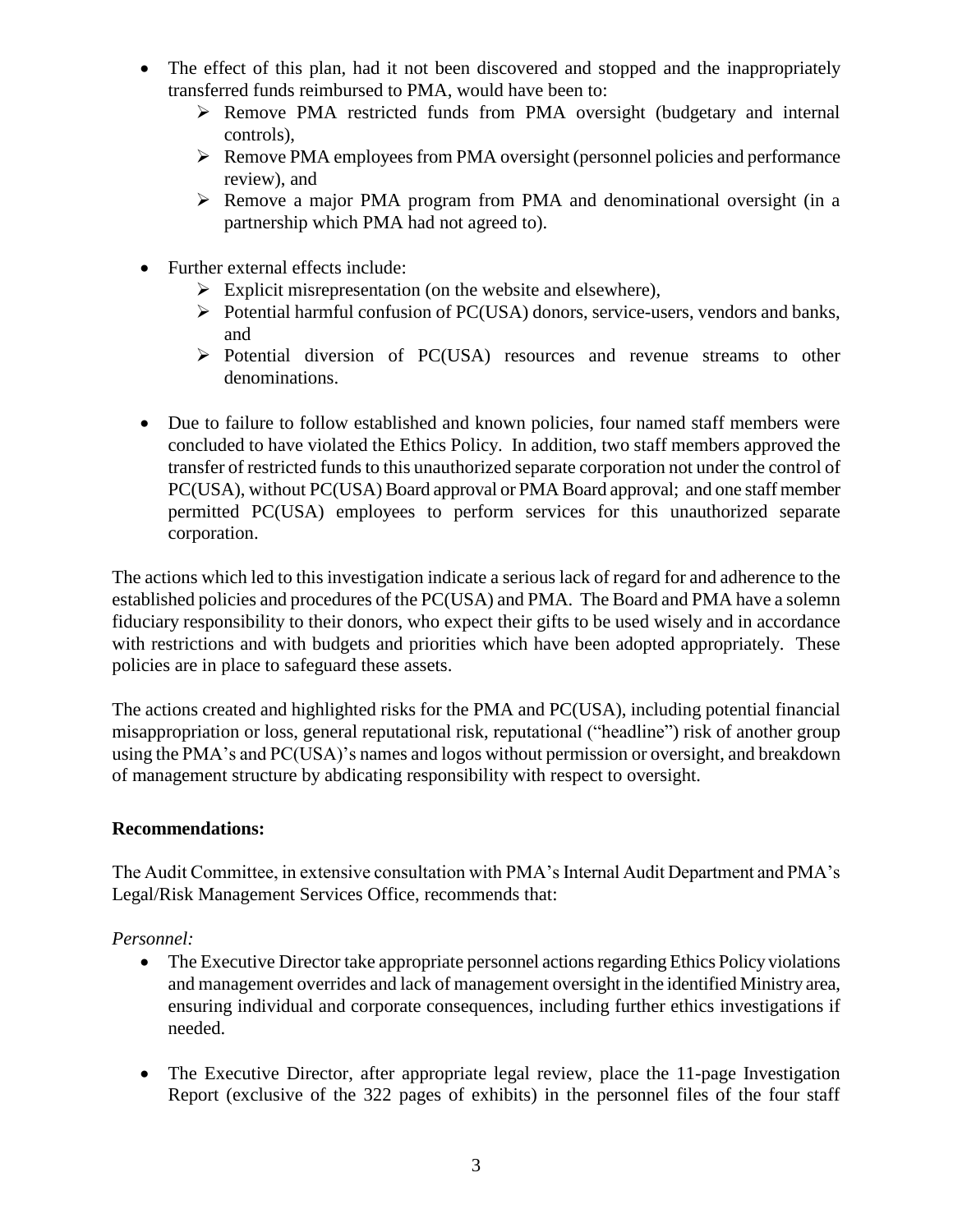members named in the privileged report's conclusions. In doing so, PMA and PC(USA) assert that they do not waive the attorney work product privilege.

- The Executive Director place her report and disciplinary action in each of these staff members' personnel files.
- The Legal/Risk Management Services Office, in conjunction with the Internal Audit Department, conduct a training session of senior management. This is to take place before September 10, 2014, on these sole topics and for no less than one hour, using the general facts of this case as an example, and providing management training on its explicit responsibility for creating and maintaining an environment of ethical stewardship. Further, senior management will report the attendance at this session, and alternative training for senior management not in attendance, to the Audit Committee.

## *Policies and Procedures:*

- The Executive Director evaluate the relationship with the subject organization and take appropriate actions with regard to the unauthorized use of a name similar to PMA's program name by the subject organization.
- The Executive Director communicate with others outside the PMA who were involved in the incorporation of the subject organization in an appropriate manner to:
	- $\triangleright$  Explain actions being taken in a manner to preserve missional relationships;
	- $\triangleright$  Make clear that it is to cease any use of the PMA or related logo;
	- $\triangleright$  Inform the subject organization that it must be clear with vendors, donors, and employees that it is not owned or controlled by the PMA, the Presbyterian Church (U.S.A.) General Assembly or PC(USA); and
	- $\triangleright$  Require that the subject organization submit amendments to correct its 501(c)(3) application to remove its current web address and to remove any misrepresentation as to its relationship with Presbyterian Church (U.S.A.), PC(USA), or the General Assembly.
- The Executive Director instruct PMA staff to follow current policies and procedures for grants by:
	- Placing a reminder of policies and procedures for grants on CenterNet; and
	- $\triangleright$  Ensuring trainings on grant policies and procedures are conducted periodically.
- The Executive Director take appropriate action to re-enforce an organizational culture, supported by the Leadership Cabinet and all levels of management throughout the PMA, that values, promotes and supports adherence to established internal controls of the PMA.
- The Executive Director instruct the Ministry areas to appropriately use and rely upon the PMA's Common Services offices, which include but are not limited to, Accounting and Finance, Human Resources and the Legal/Risk Management Services Office.
- The Executive Director take appropriate actions to strengthen the grant process by:
	- $\triangleright$  Requiring grant applications be processed through the Mission Development and Resources Committee or another appropriate Board-appointed and authorized committee;